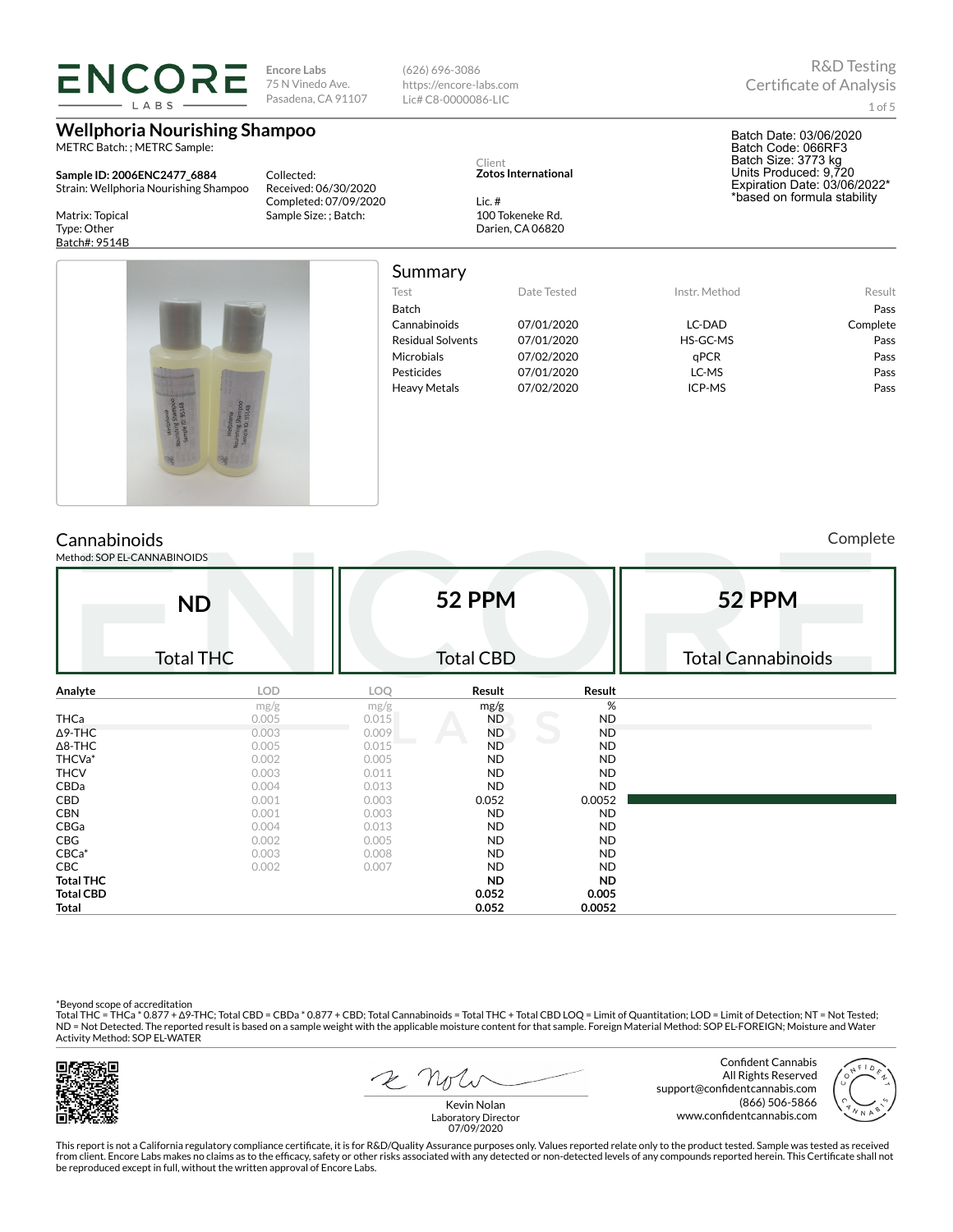**ENCORE** LABS

**Encore Labs** 75 N Vinedo Ave. Pasadena, CA 91107

Received: 06/30/2020 Completed: 07/09/2020 Sample Size: ; Batch:

Collected:

**Wellphoria Nourishing Shampoo**

METRC Batch: ; METRC Sample:

**Sample ID: 2006ENC2477\_6884** Strain: Wellphoria Nourishing Shampoo

Matrix: Topical Type: Other Batch#: 9514B

### Pesticides

Method: SOP EL-PesticidesLCMS  $LC-MS$ 

| Analyte             | <b>LOD</b> | <b>LOO</b> | Limit          | <b>Result</b> | <b>Status</b> | Analyte                 | LOD       | LOO       | Limit          | <b>Result</b> | <b>Status</b> |
|---------------------|------------|------------|----------------|---------------|---------------|-------------------------|-----------|-----------|----------------|---------------|---------------|
|                     | $\mu$ g/g  | $\mu$ g/g  | $\mu$ g/g      | $\mu$ g/g     |               |                         | $\mu$ g/g | $\mu$ g/g | $\mu$ g/g      | $\mu$ g/g     |               |
| Abamectin           | 0.005      | 0.02       | 0.3            | <b>ND</b>     | Pass          | Fludioxonil             | 0.01      | 0.05      | 30             | <b>ND</b>     | Pass          |
| Acephate            | 0.002      | 0.01       | 5              | <b>ND</b>     | Pass          | Hexythiazox             | 0.005     | 0.02      | $\overline{2}$ | <b>ND</b>     | Pass          |
| Acequinocyl         | 0.005      | 0.02       | 4              | <b>ND</b>     | Pass          | Imazalil                | 0.05      | 0.1       | 0.05           | <b>ND</b>     | Pass          |
| Acetamiprid         | 0.005      | 0.02       | 5              | <b>ND</b>     | Pass          | Imidacloprid            | 0.005     | 0.02      | 3              | <b>ND</b>     | Pass          |
| Aldicarb            | 0.05       | 0.1        | 0.05           | <b>ND</b>     | Pass          | Kresoxim Methyl         | 0.005     | 0.02      | 1              | <b>ND</b>     | Pass          |
| Azoxystrobin        | 0.005      | 0.02       | 40             | <b>ND</b>     | Pass          | Malathion               | 0.02      | 0.05      | 5              | <b>ND</b>     | Pass          |
| <b>Bifenazate</b>   | 0.005      | 0.01       | 5              | <b>ND</b>     | Pass          | Metalaxyl               | 0.002     | 0.005     | 15             | <b>ND</b>     | Pass          |
| <b>Bifenthrin</b>   | 0.005      | 0.05       | 0.5            | <b>ND</b>     | Pass          | Methiocarb              | 0.05      | 0.1       | 0.05           | <b>ND</b>     | Pass          |
| <b>Boscalid</b>     | 0.02       | 0.05       | 10             | <b>ND</b>     | Pass          | Methomyl                | 0.01      | 0.02      | 0.1            | <b>ND</b>     | Pass          |
| Captan              | 0.05       | 0.1        | 5              | <b>ND</b>     | Pass          | Mevinphos               | 0.02      | 0.05      | 0.02           | <b>ND</b>     | Pass          |
| Carbaryl            | 0.02       | 0.05       | 0.5            | <b>ND</b>     | Pass          | Myclobutanil            | 0.005     | 0.01      | 9              | <b>ND</b>     | Pass          |
| Carbofuran          | 0.05       | 0.1        | 0.05           | <b>ND</b>     | Pass          | Naled                   | 0.01      | 0.02      | 0.5            | <b>ND</b>     | Pass          |
| Chlorantraniliprole | 0.002      | 0.01       | 40             | <b>ND</b>     | Pass          | Oxamvl                  | 0.005     | 0.01      | 0.2            | <b>ND</b>     | Pass          |
| Chlordane           | 0.05       | 0.1        | 0.05           | <b>ND</b>     | Pass          | Paclobutrazol           | 0.05      | 0.1       | 0.05           | <b>ND</b>     | Pass          |
| Chlorfenapyr        | 0.05       | 0.1        | 0.05           | <b>ND</b>     | Pass          | Parathion Methyl        | 0.05      | 0.1       | 0.05           | <b>ND</b>     | Pass          |
| Chlorpyrifos        | 0.05       | 0.1        | 0.05           | <b>ND</b>     | Pass          | Pentachloronitrobenzene | 0.01      | 0.02      | 0.2            | <b>ND</b>     | Pass          |
| Clofentezine        | 0.01       | 0.02       | 0.5            | <b>ND</b>     | Pass          | Permethrin              | 0.02      | 0.05      | 20             | <b>ND</b>     | Pass          |
| Coumaphos           | 0.02       | 0.05       | 0.02           | <b>ND</b>     | Pass          | Phosmet                 | 0.01      | 0.02      | 0.2            | <b>ND</b>     | Pass          |
| Cyfluthrin          | 0.05       | 0.1        | 1              | <b>ND</b>     | Pass          | Piperonyl Butoxide      | 0.002     | 0.01      | 8              | <b>ND</b>     | Pass          |
| Cypermethrin        | 0.05       | 0.1        | 1              | <b>ND</b>     | Pass          | Prallethrin             | 0.005     | 0.02      | 0.4            | <b>ND</b>     | Pass          |
| Daminozide          | 0.02       | 0.05       | 0.02           | <b>ND</b>     | Pass          | Propiconazole           | 0.005     | 0.01      | 20             | <b>ND</b>     | Pass          |
| Diazinon            | 0.002      | 0.01       | 0.2            | <b>ND</b>     | Pass          | Propoxur                | 0.05      | 0.1       | 0.05           | <b>ND</b>     | Pass          |
| <b>Dichlorvos</b>   | 0.02       | 0.05       | 0.02           | <b>ND</b>     | Pass          | Pyrethrins              | 0.02      | 0.05      | 1              | <b>ND</b>     | Pass          |
| Dimethoate          | 0.02       | 0.05       | 0.02           | <b>ND</b>     | Pass          | Pyridaben               | 0.005     | 0.01      | 3              | <b>ND</b>     | Pass          |
| Dimethomorph        | 0.005      | 0.02       | 20             | <b>ND</b>     | Pass          | Spinetoram              | 0.005     | 0.01      | 3              | <b>ND</b>     | Pass          |
| Ethoprophos         | 0.05       | 0.1        | 0.05           | <b>ND</b>     | Pass          | Spinosad                | 0.005     | 0.01      | 3              | <b>ND</b>     | Pass          |
| Etofenprox          | 0.05       | 0.1        | 0.05           | <b>ND</b>     | Pass          | Spiromesifen            | 0.01      | 0.02      | 12             | <b>ND</b>     | Pass          |
| Etoxazole           | 0.005      | 0.02       | 1.5            | <b>ND</b>     | Pass          | Spirotetramat           | 0.005     | 0.01      | 13             | <b>ND</b>     | Pass          |
| Fenhexamid          | 0.005      | 0.02       | 10             | <b>ND</b>     | Pass          | Spiroxamine             | 0.05      | 0.1       | 0.05           | <b>ND</b>     | Pass          |
| Fenoxycarb          | 0.05       | 0.1        | 0.05           | <b>ND</b>     | Pass          | Tebuconazole            | 0.005     | 0.01      | $\overline{2}$ | <b>ND</b>     | Pass          |
| Fenpyroximate       | 0.005      | 0.02       | $\overline{2}$ | <b>ND</b>     | Pass          | Thiacloprid             | 0.02      | 0.05      | 0.02           | <b>ND</b>     | Pass          |
| Fipronil            | 0.05       | 0.1        | 0.05           | <b>ND</b>     | Pass          | Thiamethoxam            | 0.005     | 0.01      | 4.5            | <b>ND</b>     | Pass          |
| Flonicamid          | 0.01       | 0.02       | $\mathfrak{D}$ | <b>ND</b>     | Pass          | Trifloxystrobin         | 0.005     | 0.01      | 30             | <b>ND</b>     | Pass          |

Date Tested: 07/01/2020 LOQ = Limit of Quantitation; LOD = Limit of Detection; NT = Not Tested; ND = Not Detected.



2 not

Confident Cannabis All Rights Reserved support@confidentcannabis.com (866) 506-5866 www.confidentcannabis.com



This report is not a California regulatory compliance certificate, it is for R&D/Quality Assurance purposes only. Values reported relate only to the product tested. Sample was tested as received from client. Encore Labs makes no claims as to the efficacy, safety or other risks associated with any detected or non-detected levels of any compounds reported herein. This Certificate shall not<br>be reproduced except in fu 07/09/2020

Pass

**Zotos International**

Lic. # 100 Tokeneke Rd. Darien, CA 06820

Client

(626) 696-3086 https://encore-labs.com Lic# C8-0000086-LIC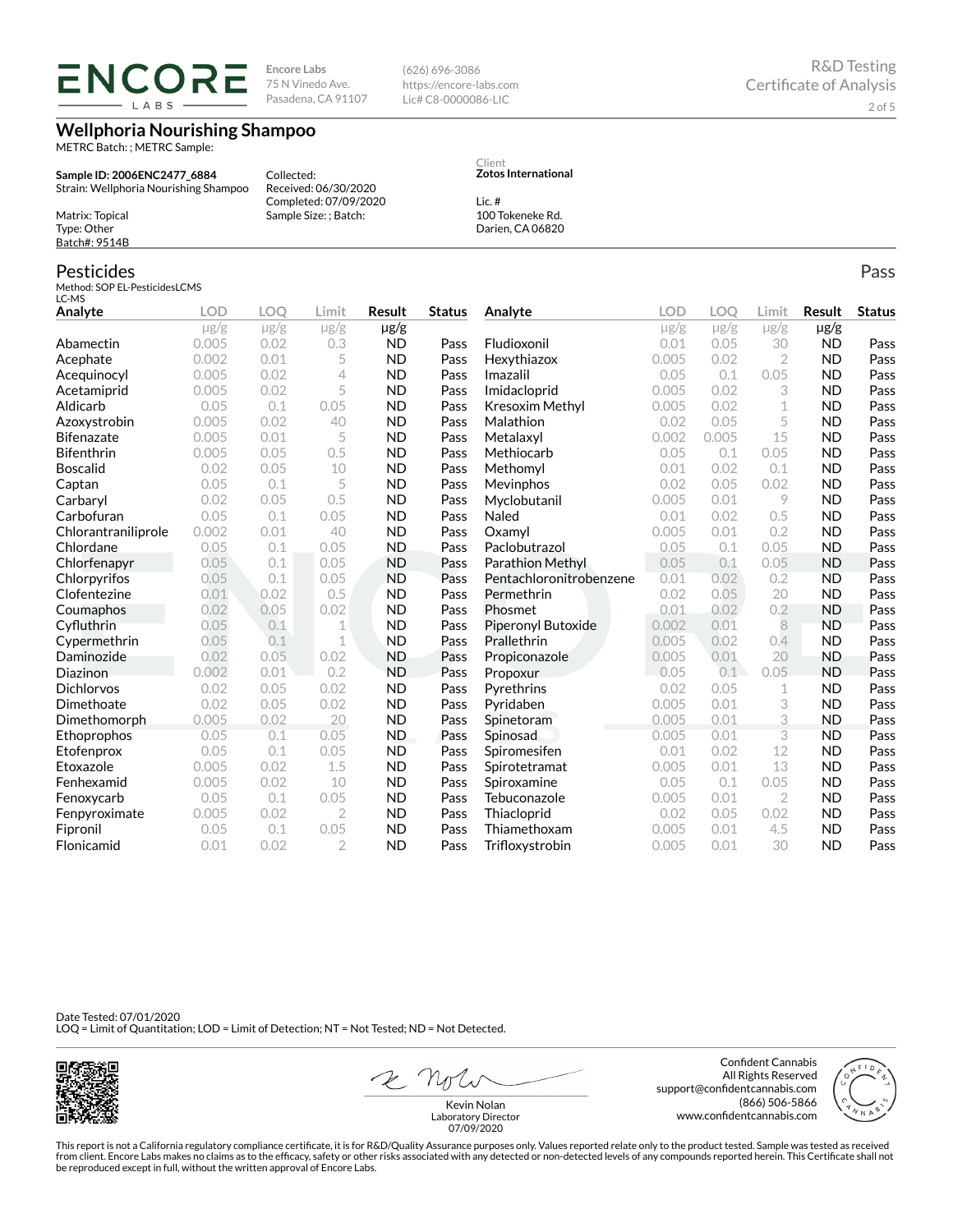LABS

**Encore Labs** 75 N Vinedo Ave. Pasadena, CA 91107

**Wellphoria Nourishing Shampoo**

METRC Batch: ; METRC Sample:

(626) 696-3086 https://encore-labs.com Lic# C8-0000086-LIC

| Sample ID: 2006ENC2477 6884<br>Strain: Wellphoria Nourishing Shampoo | Collected:<br>Received: 06/30/2020<br>Completed: 07/09/2020 | Client<br><b>Zotos International</b><br>Lic. $#$ |                                      |                                  |               |
|----------------------------------------------------------------------|-------------------------------------------------------------|--------------------------------------------------|--------------------------------------|----------------------------------|---------------|
| Matrix: Topical<br>Type: Other<br>Batch#: 9514B                      | Sample Size: ; Batch:                                       |                                                  | 100 Tokeneke Rd.<br>Darien, CA 06820 |                                  |               |
| <b>Residual Solvents</b><br>Method: SOP EL-RES SOLVENTS<br>HS-GC-MS  |                                                             |                                                  |                                      |                                  | Pass          |
| Analyte                                                              | <b>LOD</b>                                                  | <b>LOO</b>                                       | Limit                                | Result                           | <b>Status</b> |
|                                                                      | $\mu$ g/g                                                   | $\mu$ g/g                                        | $\mu$ g/g                            | $\mu$ g/g                        |               |
| 1,2-Dichloro-Ethane                                                  | 0.1                                                         | 0.29                                             |                                      | <b>ND</b>                        | Pass          |
| Acetone                                                              | 6.21                                                        | 18.81                                            | 5000                                 | <b>ND</b>                        | Pass          |
| Acetonitrile                                                         | 4.56                                                        | 13.83                                            | 410                                  | <b>ND</b>                        | Pass          |
| Benzene                                                              | 0.09                                                        | 0.28                                             | 1                                    | <b>ND</b>                        | Pass          |
| <b>Butane</b>                                                        | 0.2                                                         | 0.61                                             | 5000                                 | <b>ND</b>                        | Pass          |
| Chloroform                                                           | 0.1                                                         | 0.29                                             |                                      | <b>ND</b>                        | Pass          |
| Ethanol                                                              | 2.28                                                        | 6.9                                              | 5000                                 | <b>ND</b>                        | Pass          |
| Ethyl-Acetate                                                        | 0.16                                                        | 0.48                                             | 5000                                 | <b>ND</b>                        | Pass          |
| Ethyl-Ether                                                          | 0.12                                                        | 0.38                                             | 5000                                 | <b>ND</b>                        | Pass          |
| Ethylene Oxide                                                       | 0.08                                                        | 0.24                                             | 1                                    | <b>ND</b>                        | Pass          |
| Heptane                                                              | 0.1                                                         | 0.29                                             | 5000                                 | <b>ND</b>                        | Pass          |
| Isopropanol                                                          | 2.01                                                        | 6.09                                             | 5000                                 | <loo< td=""><td>Pass</td></loo<> | Pass          |
| Methanol                                                             | 9.62                                                        | 29.14                                            | 3000                                 | <b>ND</b>                        | Pass          |
| Methylene-Chloride                                                   | 0.1                                                         | 0.31                                             | 1                                    | <b>ND</b>                        | Pass          |
| n-Hexane                                                             | 2.68                                                        | 8.12                                             | 290                                  | <b>ND</b>                        | Pass          |
| Pentane                                                              | 0.64                                                        | 1.94                                             | 5000                                 | <b>ND</b>                        | Pass          |
| Propane                                                              | 0.08                                                        | 0.25                                             | 5000                                 | <b>ND</b>                        | Pass          |
| Toluene                                                              | 0.1                                                         | 0.29                                             | 890                                  | <b>ND</b>                        | Pass          |
| Trichloroethene                                                      | 0.1                                                         | 0.29                                             | 1                                    | <b>ND</b>                        | Pass          |
| <b>Xylenes</b>                                                       | 0.6                                                         | 1.82                                             | 2170                                 | <b>ND</b>                        | Pass          |

Date Tested: 07/01/2020 LOQ = Limit of Quantitation; LOD = Limit of Detection; NT = Not Tested; ND = Not Detected.



2 Not

Confident Cannabis All Rights Reserved support@confidentcannabis.com (866) 506-5866 www.confidentcannabis.com



Kevin Nolan Laboratory Director 07/09/2020

This report is not a California regulatory compliance certificate, it is for R&D/Quality Assurance purposes only. Values reported relate only to the product tested. Sample was tested as received from client. Encore Labs makes no claims as to the efficacy, safety or other risks associated with any detected or non-detected levels of any compounds reported herein. This Certificate shall not<br>be reproduced except in fu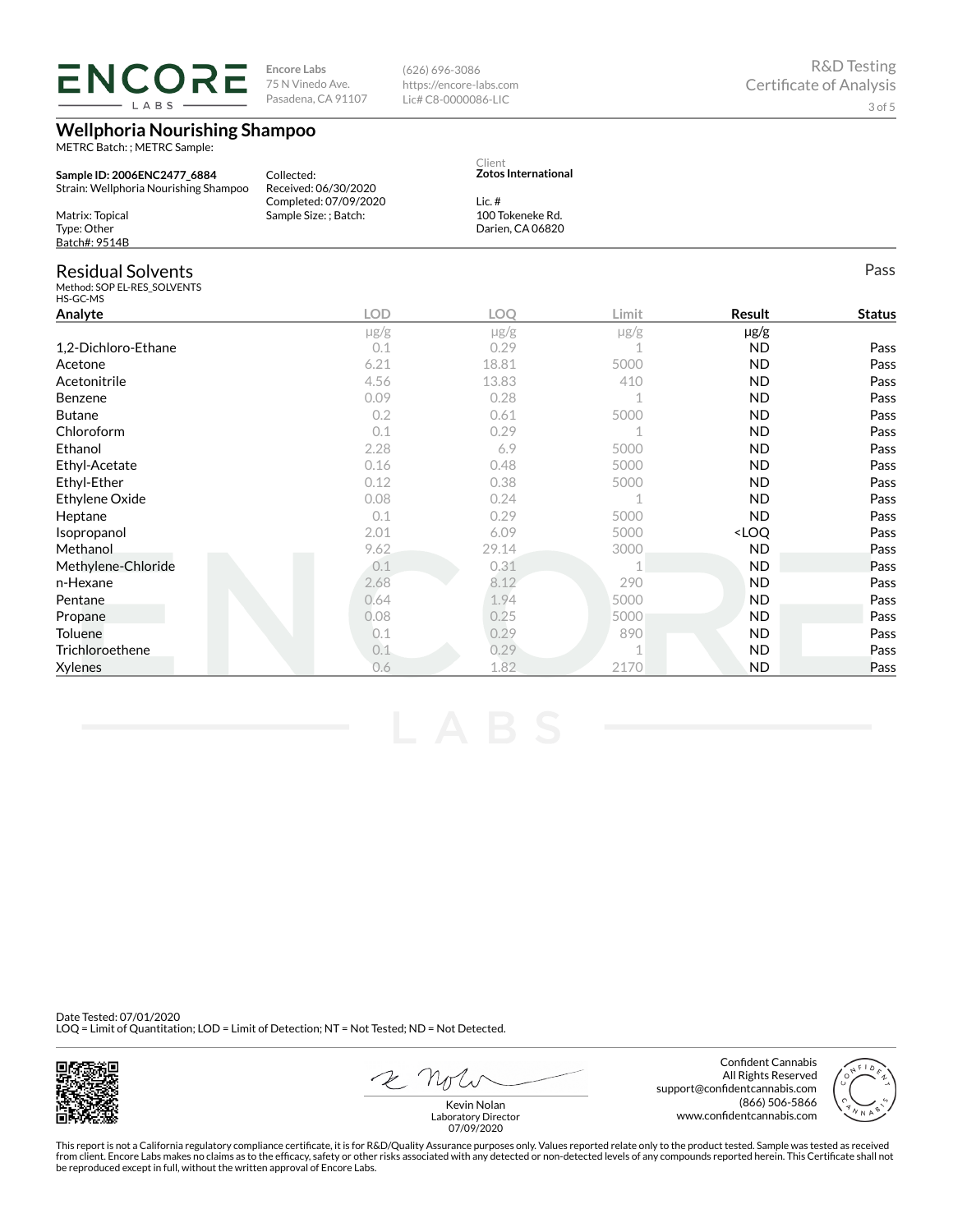# **ENCORE** LABS

**Encore Labs** 75 N Vinedo Ave. Pasadena, CA 91107

**Wellphoria Nourishing Shampoo**

METRC Batch: ; METRC Sample:

**Sample ID: 2006ENC2477\_6884** Strain: Wellphoria Nourishing Shampoo

Matrix: Topical Type: Other Batch#: 9514B

## **Microbials**

Method: SOP EL-MICROBIALS qPCR

Collected: Received: 06/30/2020 Completed: 07/09/2020 Sample Size: ; Batch:

(626) 696-3086 https://encore-labs.com Lic# C8-0000086-LIC

#### Client **Zotos International**

Lic. # 100 Tokeneke Rd. Darien, CA 06820

Pass

| Analvte                       | Result             |
|-------------------------------|--------------------|
| Aspergillus flavus            | Not Detected in 1g |
| Aspergillus fumigatus         | Not Detected in 1g |
| Aspergillus niger             | Not Detected in 1g |
| Aspergillus terreus           | Not Detected in 1g |
| Shiga toxin-producing E. Coli | Not Detected in 1g |
| Salmonella SPP                | Not Detected in 1g |
|                               |                    |



Date Tested: 07/02/2020



2 Note

Confident Cannabis All Rights Reserved support@confidentcannabis.com (866) 506-5866 www.confidentcannabis.com



Kevin Nolan Laboratory Director 07/09/2020

This report is not a California regulatory compliance certificate, it is for R&D/Quality Assurance purposes only. Values reported relate only to the product tested. Sample was tested as received from client. Encore Labs makes no claims as to the efficacy, safety or other risks associated with any detected or non-detected levels of any compounds reported herein. This Certificate shall not<br>be reproduced except in fu